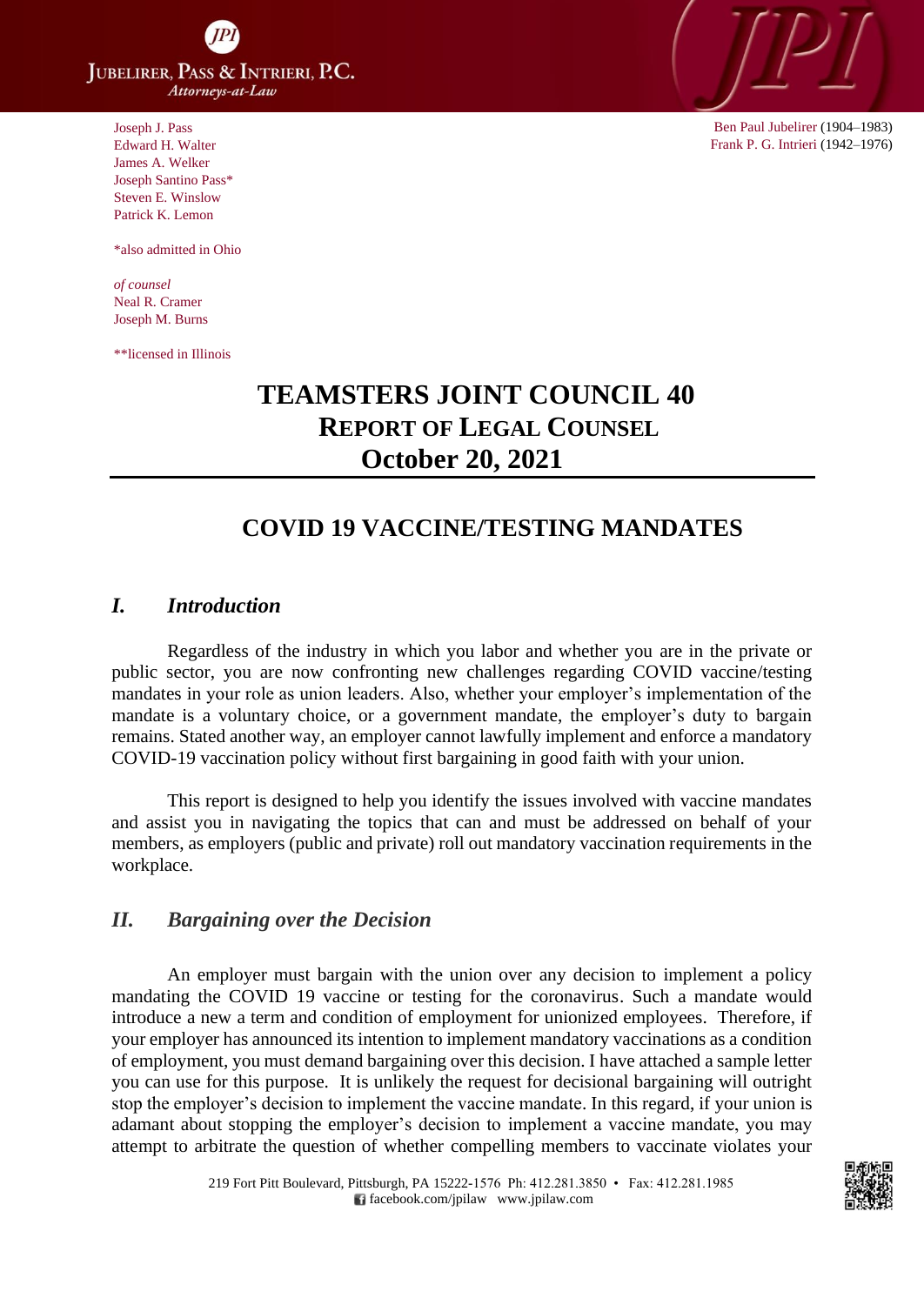CBA. If the employer refuses to bargain or refuses to bargain in good faith, you should immediately file an unfair labor practice charge with the NLRB/PLRB.

# *III. Bargaining over the Effects/Impact of the Decision*

If the decision to mandate a COVID-19 vaccine has been made, you must address the effects and impact of this decision as applied to your members. Some of the issues you should address regarding both the decision and effects of a mandate are:

- A. The time frame when an employee must be vaccinated.
- B. Whether periodic testing, masking, and social distancing are viable alternatives.
- C. Is testing covered by our health insurance? If not, who will pay for testing?

(Note: Currently, the costs of getting the vaccine are fully covered and free to everyone)

- D. When can an employee get vaccinated (work time or non-work time) and will s/he be paid for the time getting the vaccine?
- E. Clearly defined terms regarding how employees are to provide proof of their vaccinated status.
- F. Once a vaccine is received by your member, how long will that vaccine remain valid (i.e. will I need to get a booster too and if so, when?)
- G. Recognized lawful exemptions from having to get the vaccine in the first instance. (i.e. religious, disability-related and medical)
- H. If an employee is properly exempt from getting the vaccine, what is the process by which an employee may request an accommodation to continue working.
- I. For those employees refusing to vaccinate, is remote or teleworking an alternative.
- J. The benefits an employee will receive if s/he has an adverse reaction to the vaccination. (i.e. paid or unpaid leave and for how long)
- K. If an employee becomes ill or disabled because of the vaccination or contracts the coronavirus at work, such an event will likely be covered under workmen's compensation.
- L. Access to leave, with or without pay, for employees who choose not to become vaccinated and their temporary layoff and recall rights.